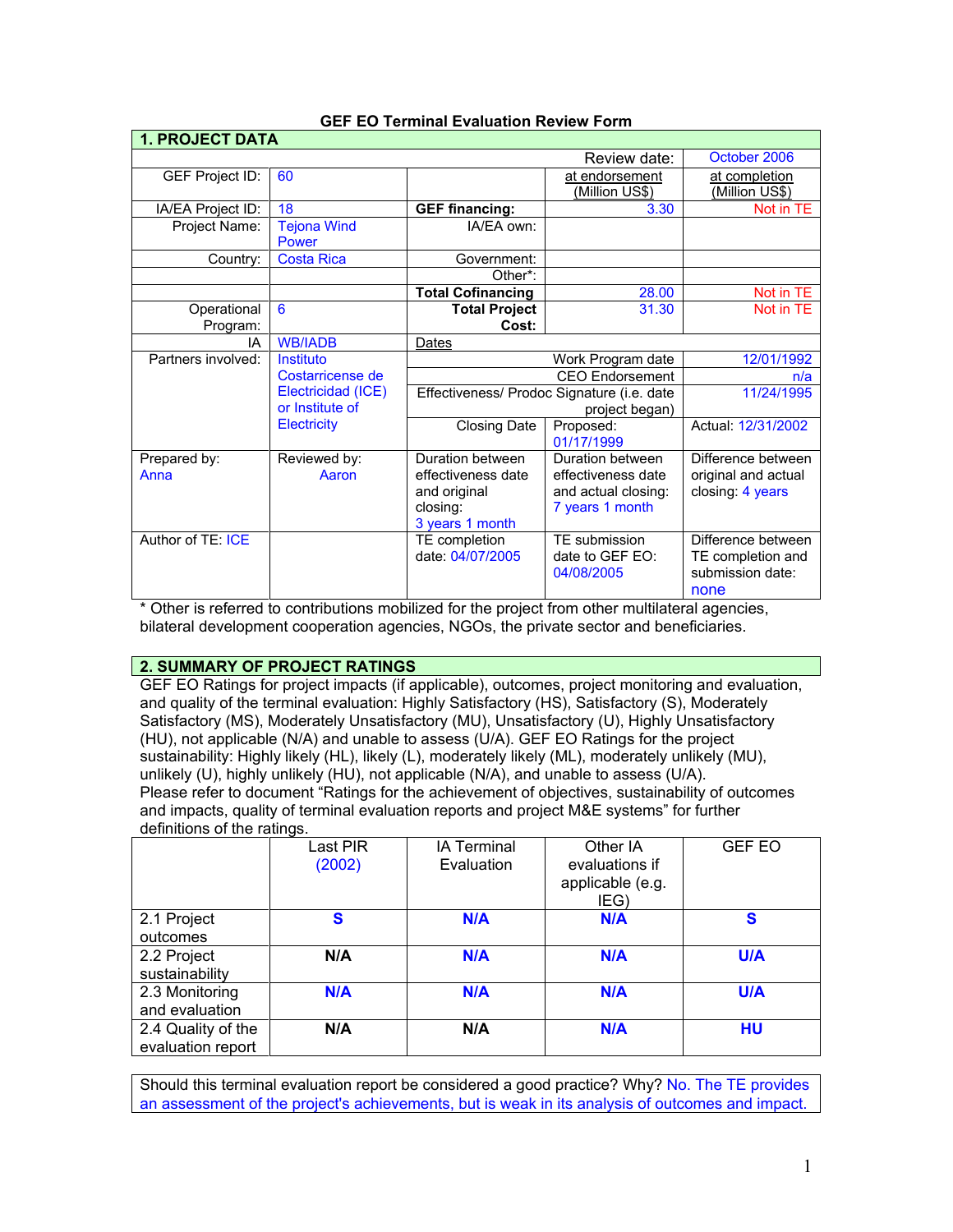Analysis of the sustainability of outcomes and impact, the M&E system, actual project costs, and lessons are missing. The TE has a section on future funding which is interesting, but not useful for the assessment of the project. It seems that this report is not intended as a terminal evaluation for the WB/IDB and the GEF.

Is there a follow up issue mentioned in the TE such as corruption, reallocation of GEF funds, etc.? No.

# **3. PROJECT OBJECTIVES, EXPECTED AND ACTUAL OUTCOMES**

### **3.1 Project Objectives**

• **What are the Global Environmental Objectives? Any changes during implementation?** No.

The overall objective is to improve the environment by reducing the consumption of fossil fuels for energy production. Achieving the development objectives will support further development of wind energy technology in the region, and thus reduce emissions from fossil-fuel-fired power plants. (Prodoc)

### • **What are the Development Objectives? Any changes during implementation?** No.

1. Demonstration of wind energy technology in the high-wind and heavy-precipitation environment experienced in Costa Rica and other Central American sites.

2. Familiarization of a major regional utility with how wind energy will integrate into their generation system.

3. Familiarization of a major regional utility with the operation and maintenance of a wind power plant. (Prodoc)

### **3.2 Outcomes and Impacts**

• **What were the major project outcomes and impacts as described in the TE?** According to The TE thirty wind turbine generating units (660 KW each) with the potential of 20 MW have been installed by the project. The turbines are connected to the grid and the first 18 became commercially operational in February 2002 and the remainder in June 2002. According to the TE the generation capacity is around 100 GWh, sufficient to supply 25,000 families.

# **4. GEF EVALUATION OFFICE ASSESSMENT**

# **4.1 Outcomes**

**A Relevance Rating: S**

• **In retrospect, were the project's outcomes consistent with the focal areas/operational program strategies? Explain.**

The project's outcomes are consistent with OP6 strategies. The installed turbines are producing electricity and the project has demonstrated that this renewable energy technology can be viable. **B** Effectiveness Rating: S

• **Are the project outcomes as described in the TE commensurable with the expected outcomes (as described in the project document) and the problems the project was intended to address (i.e. original or modified project objectives)?**

The TE does not discuss outcomes other than the installation of the turbines and associated facilities. There is no analysis of the local utility's familiarization with wind energy and operation and maintenance of a wind power plant.

According to the GEF Country Portfolio Evaluation the Tejona pilot project paved the way for wind energy generation in Costa Rica. It provided a valuable opportunity to conduct trials, train local technicians, and determine cost and revenue streams with some precision. It also addressed critical issues such as how to connect with a national power grid fed from a variety of hydroelectric, thermoelectric, geothermal and other sources.

**C Efficiency (cost-effectiveness) Rating: U/A** • **Include an assessment of outcomes and impacts in relation to inputs, costs, and implementation times based on the following questions: Was the project cost – effective? How does the cost-time Vs. outcomes compare to other similar projects? Was the project implementation delayed due to any bureaucratic,**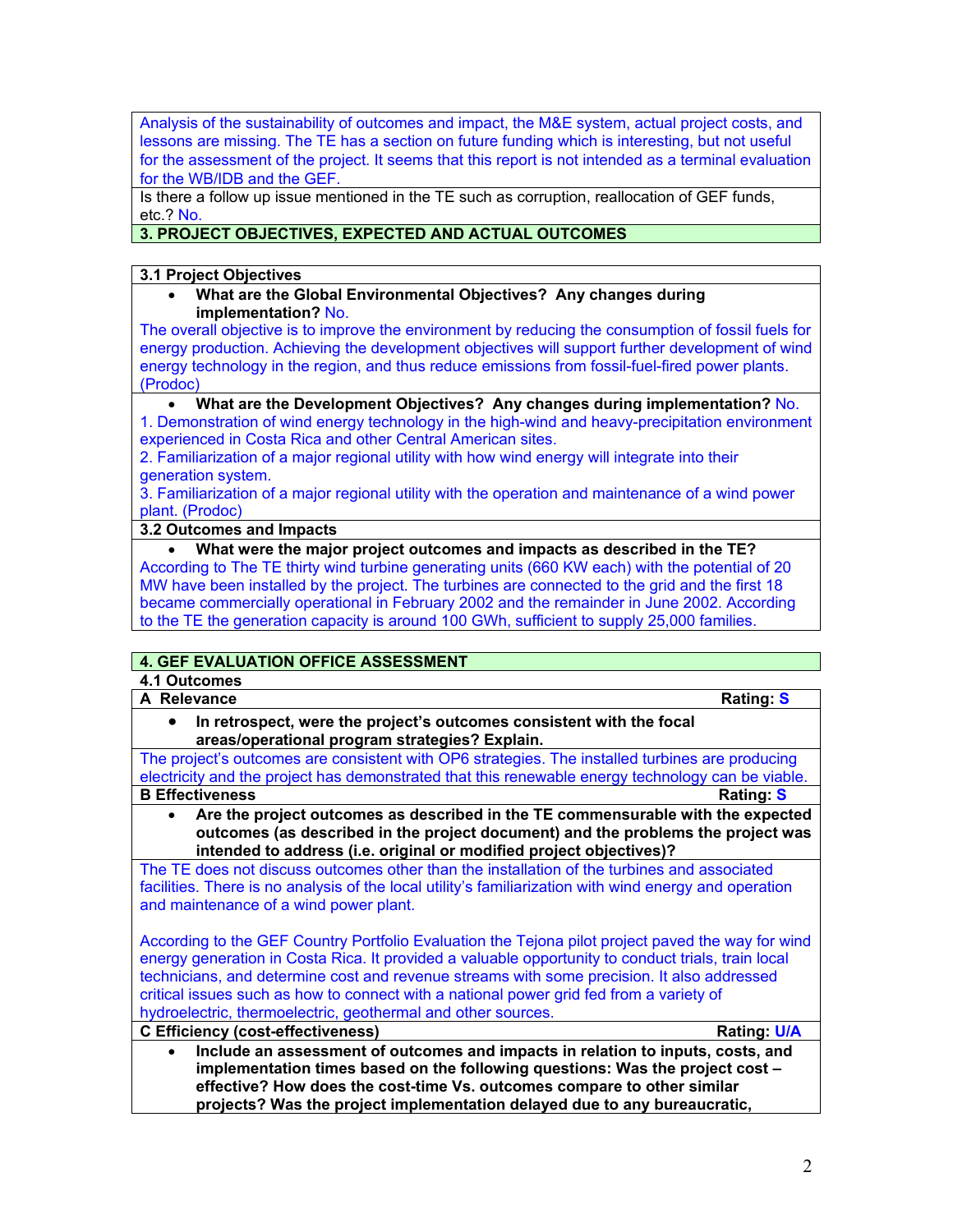### **administrative or political problems and did that affect cost-effectiveness?**

The project did experienced implementation delays early on and even suspended for a period. According to the TE the delays were caused by the central government's reluctance to invest in the project because of the poor macroeconomic situation of the country. Due to the expenditure restrictions alternative implementation schemes were then explored. In 1997 it was decided to develop the project under a leasing scheme.

The TE does not provide project costs by component. Costs of equipment are mentioned.

#### **D Impacts**

• **Has the project achieved impacts or is it likely that outcomes will lead to the expected impacts?**

The TE does not include any figures on avoidance of GHG emissions as a result of the project.

According to the GEF Country Portfolio Evaluation the impact of the 20 MW Tejona Wind Energy Project cannot be measured solely in terms of carbon dioxide emissions avoided. Following on Tejona's footsteps, utilities such as the Compañía Nacional de Fuerza y Luz, COOPESANTOS, Empresa de Servicios Públicos de Heredia and COOPEGUANACASTE have commissioned wind energy facilities that have tripled the country ' s installed capacity. Nowadays 6 percent of Costa Rica's energy needs are supplied by wind power. The expected ceiling is 15 percent.

**4.2 Likelihood of sustainability.** Using the following sustainability criteria, include an assessment of **risks** to sustainability of project outcomes and impacts based on the information presented in the TE.

| <b>Financial resources</b><br>A                                                                                 | <b>Rating: U/A</b> |  |
|-----------------------------------------------------------------------------------------------------------------|--------------------|--|
| The TE does not analyze the financial sustainability of the project. This is particularly important             |                    |  |
| given that 15 of the 20 MW installed capacity is produced by 22 wind turbines (of a total of 30                 |                    |  |
| installed turbines) that the local electric utility is renting for five years. At the end of this period, the   |                    |  |
| local utility may purchase the 22 turbines or request the contractor to remove them (and just keep              |                    |  |
| the 8 that the local utility owns). Their decision would be influenced by the cost to produce                   |                    |  |
| electricity using wind power compared to using fossil fuels.                                                    |                    |  |
|                                                                                                                 |                    |  |
| The TE does discuss a funding from the Netherlands that reduces the risk to financial                           |                    |  |
| sustainability of project outcomes.                                                                             |                    |  |
| Socio political<br>в                                                                                            | <b>Rating: U/A</b> |  |
| The TE does not discuss socio political issues.                                                                 |                    |  |
| Institutional framework and governance<br>C                                                                     | <b>Rating: U/A</b> |  |
| The TE does not report on the institutional framework or governance.                                            |                    |  |
| <b>Environmental</b><br>D                                                                                       | <b>Rating: U/A</b> |  |
| the contract of the contract of the contract of the contract of the contract of the contract of the contract of |                    |  |

The TE does not report on the environmental impact.

Provide only ratings for the sustainability of outcomes based on the information in the TE:

| A | <b>Financial resources</b>                         | Rating: U/A        |
|---|----------------------------------------------------|--------------------|
| в | Socio political                                    | <b>Rating: U/A</b> |
| C | Institutional framework and governance Rating: U/A |                    |
|   | Environmental                                      | <b>Rating U/A</b>  |

#### **4.3 Catalytic role**

| 1. Production of a public good - None.                                                                |
|-------------------------------------------------------------------------------------------------------|
| 2. Demonstration - The project demonstrated a technology new to Costa Rica.                           |
| 3. Replication - Other utilities followed on Tejona's footsteps and have commissioned wind            |
| energy facilities that have tripled the country's installed capacity. Operational data on the project |
| could be made available to benefit future projects                                                    |
| 4. Scaling up - None.                                                                                 |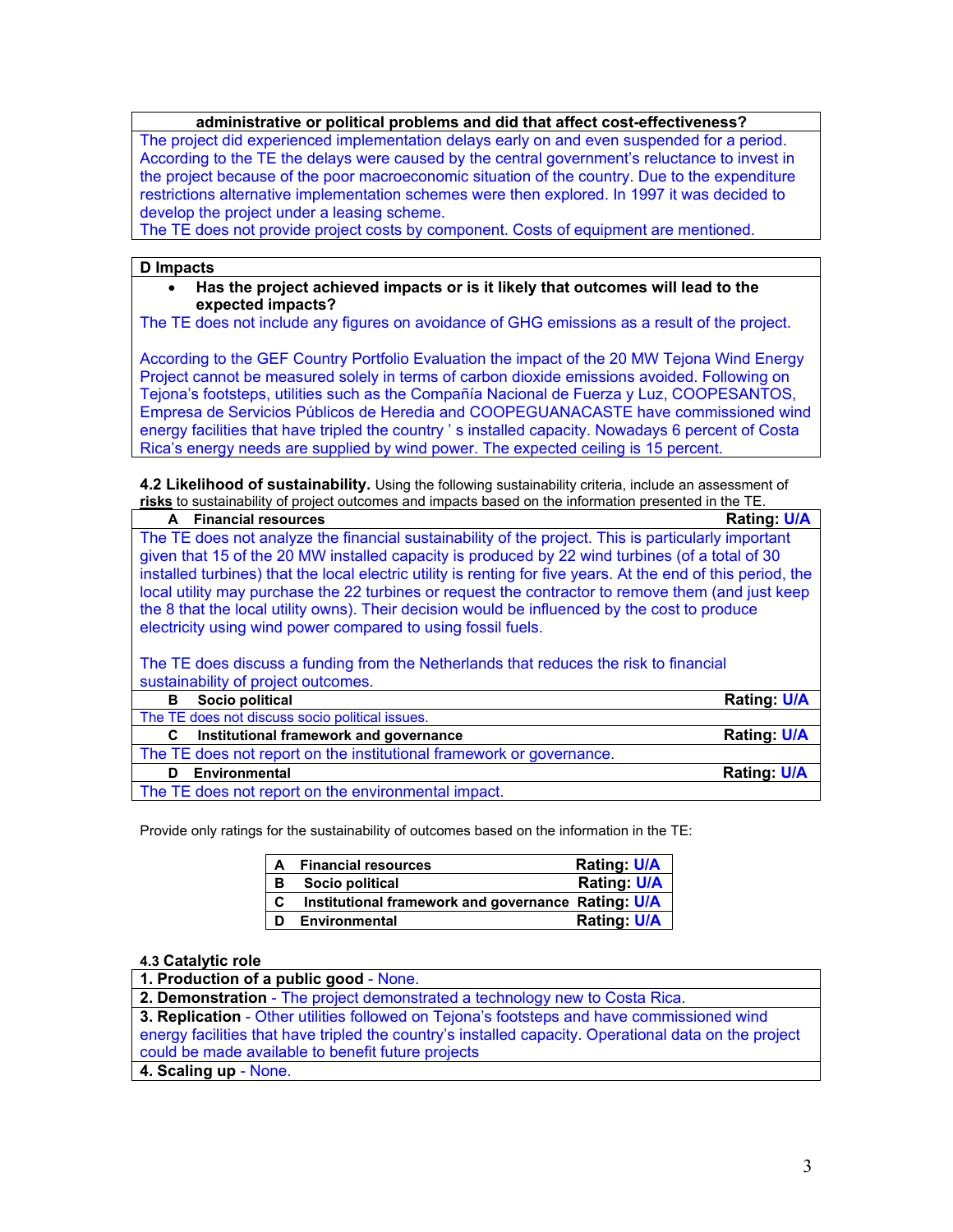**4.4 Assessment of the project's monitoring and evaluation system based on the information in the TE** 

**A. In retrospection, was the M&E plan at entry practicable and sufficient? (Sufficient and practical indicators were identified, timely baseline, targets were created, effective use of data collection, analysis systems including studies and reports, and practical organization and logistics in terms of what, who, when for the M&E Rating: U/A** 

No information about the M&E plan is provided in the TE.

**B. Did the project M&E system operate throughout the project? How was M&E information used during the project? Did it allow for tracking of progress towards projects objectives? Did the project provide proper training for parties responsible for M&E activities to ensure data will continue to be collected and used after project closure? Rating: U/A**

No information about the M&E system is provided in the TE.

**C. Was M&E sufficiently budgeted and was it properly funded during implementation? Rating: U/A**

No information about the M&E budget is provided in the TE.

**Can the project M&E system be considered a good practice?** No. There is no information on the M&E system in the TE.

## **4.5 Lessons**

Project lessons as described in the TE

**What lessons mentioned in the TE that can be considered a good practice or approaches to avoid and could have application for other GEF projects?** There are no lessons included in the TE.

**4.6 Quality of the evaluation report** Provide a number rating 1-6 to each criteria based on: Highly Satisfactory = 6, Satisfactory = 5, Moderately Satisfactory = 4, Moderately Unsatisfactory = 3, Unsatisfactory = 2, and Highly Unsatisfactory = 1. Please refer to the "Criteria for the assessment of the quality of terminal evaluation reports" in the document "Ratings for the achievement of objectives, sustainability of outcomes and impacts, quality of terminal evaluation reports and project M&E systems" for further definitions of the ratings.

**4.6.1 Comments on the summary of project ratings and terminal evaluation findings** In some cases the GEF Evaluation Office may have independent information collected for

example, through a field visit or independent evaluators working for the Office. If additional relevant independent information has been collected that affect the ratings of this project, included in this section. This can include information that may affect the assessment and ratings of sustainability, outcomes, project M&E systems, etc.

From The GEF Country Portfolio Evaluation - Costa Rica (1992-2005)

Tejona Wind Project

ORIGINS: Following a dramatic increase in world oil prices that hit Costa Rica hard, in the mid- '70s the Costa Rican Electricity Institute (ICE) set out to consider various renewable energy options. These included wind energy generation in Lago Arenal, an area of the northern Central Volcanic Mountain Range noted for strong, constant winds. ICE's first step was to set up wind gauging stations in several parts of the country. These soon confirmed the region's enormous wind power generation potential, estimated to surpass that of California's well-known wind farms. By 1989 ICE was ready to seek assistance for a pilot site in Tejona. Based on the encouraging results of a pre-feasibility study conducted in 1990 with USAID funding, the ICE secured World Bank and IADB support for a GEF project to complement the main IADB investment in a pilot wind energy plant at Tejona. Due to a number of reasons, IADB funding was later replaced by a Clean Development Mechanism Joint Implementation grant from the Netherlands.